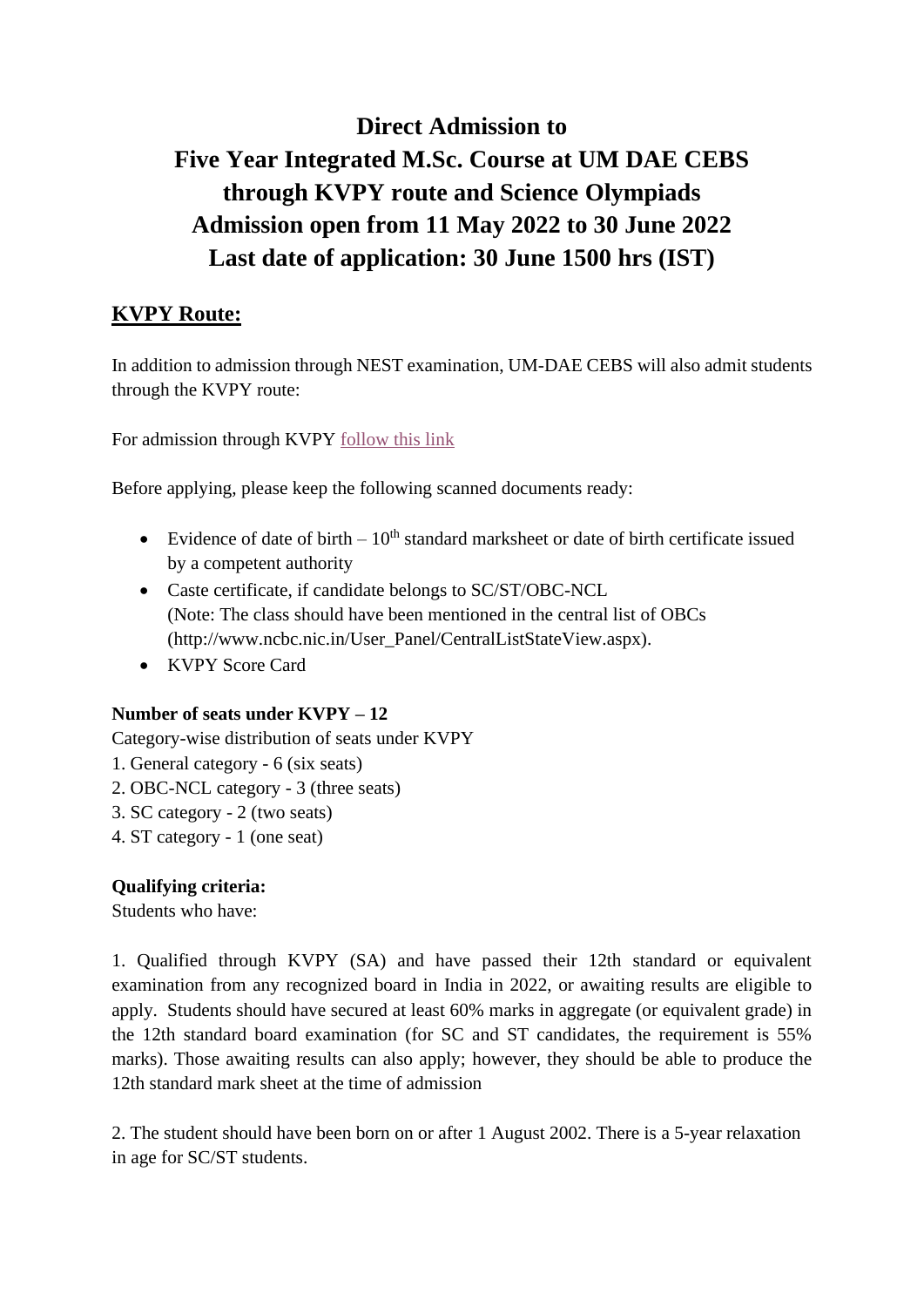**Only students who satisfy the above two conditions are eligible to apply.** Selection will be based on rank obtained in KVPY examination. **In the event of more than one student having same rank, the marks obtained in 12th standard will be the deciding factor.** OBC-NCL candidates should produce a NCL certificate issued on or after June 1, 2021, from the competent authority. The class should have been mentioned in the central list of OBCs (http://www.ncbc.nic.in/User\_Panel/CentralListStateView.aspx). OBC-NCL Certificates issued on earlier dates are NOT valid.

## **IMPORTANT**

The student must wait for the confirmation mail from CEBS before making the payment of the requisite fee.

\_\_\_\_\_\_\_\_\_\_\_\_\_\_\_\_\_\_\_\_\_\_\_\_\_\_\_\_\_\_\_\_\_\_\_\_\_\_\_\_\_\_\_\_\_\_\_\_\_\_\_\_\_\_\_\_\_\_\_\_\_\_\_\_\_\_\_\_\_\_\_\_\_\_\_

#### **Through Science Olympiads:**

# **Admission open from 10 May 2022 to 30 June 2022 Last date of application: 30 June 2022, 1500 hrs (IST)**

In addition to admission through NEST examination, UM-DAE CEBS will also admit students through the Science Olympiads route.

For admission through Science Olympiads – [follow this link](https://docs.google.com/forms/d/1enbYj0zBJ-QWSI1tDK_5GEvIRlUknVp1eB-1I0NayN8/edit)

#### **Number of seats -2**

#### **Qualifying criteria:**

- 1. Students who have secured medals in any of the following Science Olympiads **conducted by HBCSE only** are eligible to apply
	- International Chemistry Olympiad (2021)
	- International Mathematics Olympiad (2021)
	- International Physics Olympiad (2021)
	- International Biology Olympiad (2021)
	- International Olympiad on Astronomy & Astrophysics (2021)
- 2. The applicant should have passed his/her 12th standard in the year 2022 from any recognized board in India with at least 60% marks or equivalent grade in aggregate in the 12th standard board examination or should have appeared for the exam in 2022.
- 3. *The applicant should produce a letter/certificate issued by the Homi Bhabha Centre for Science Education, Mumbai, testifying that they have received the medal*. Preference will be given to Gold Medallists followed by Silver and Bronze Medallists respectively.
- 4. The candidate should have been born on or after 1 August 2002.